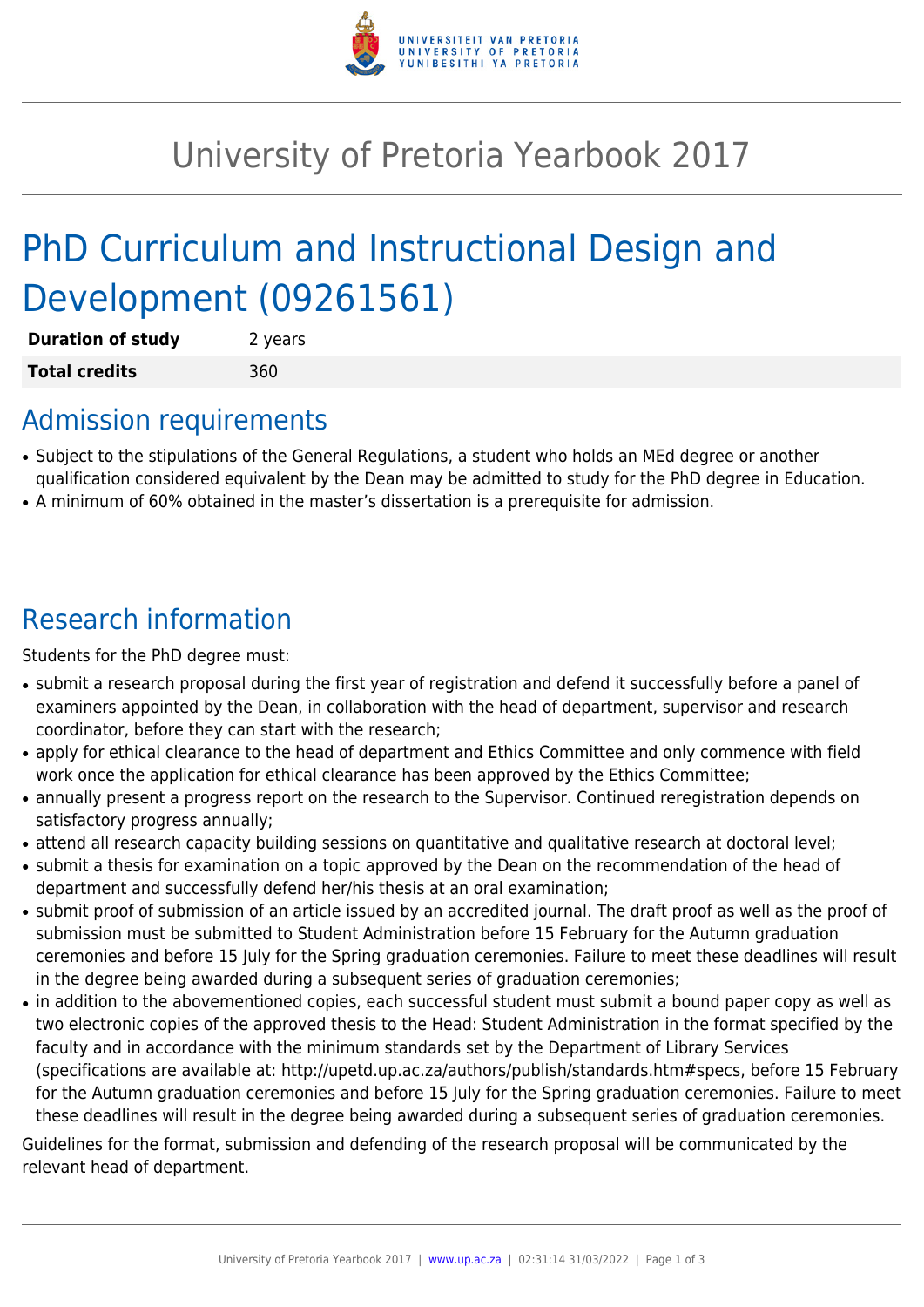

### Curriculum: Year 1

**Minimum credits: 360**

#### **Core modules**

[Thesis: Curriculum and instructional design and development 990](https://www.up.ac.za/yearbooks/2017/modules/view/CDV 990) (CDV 990) - Credits: 360.00